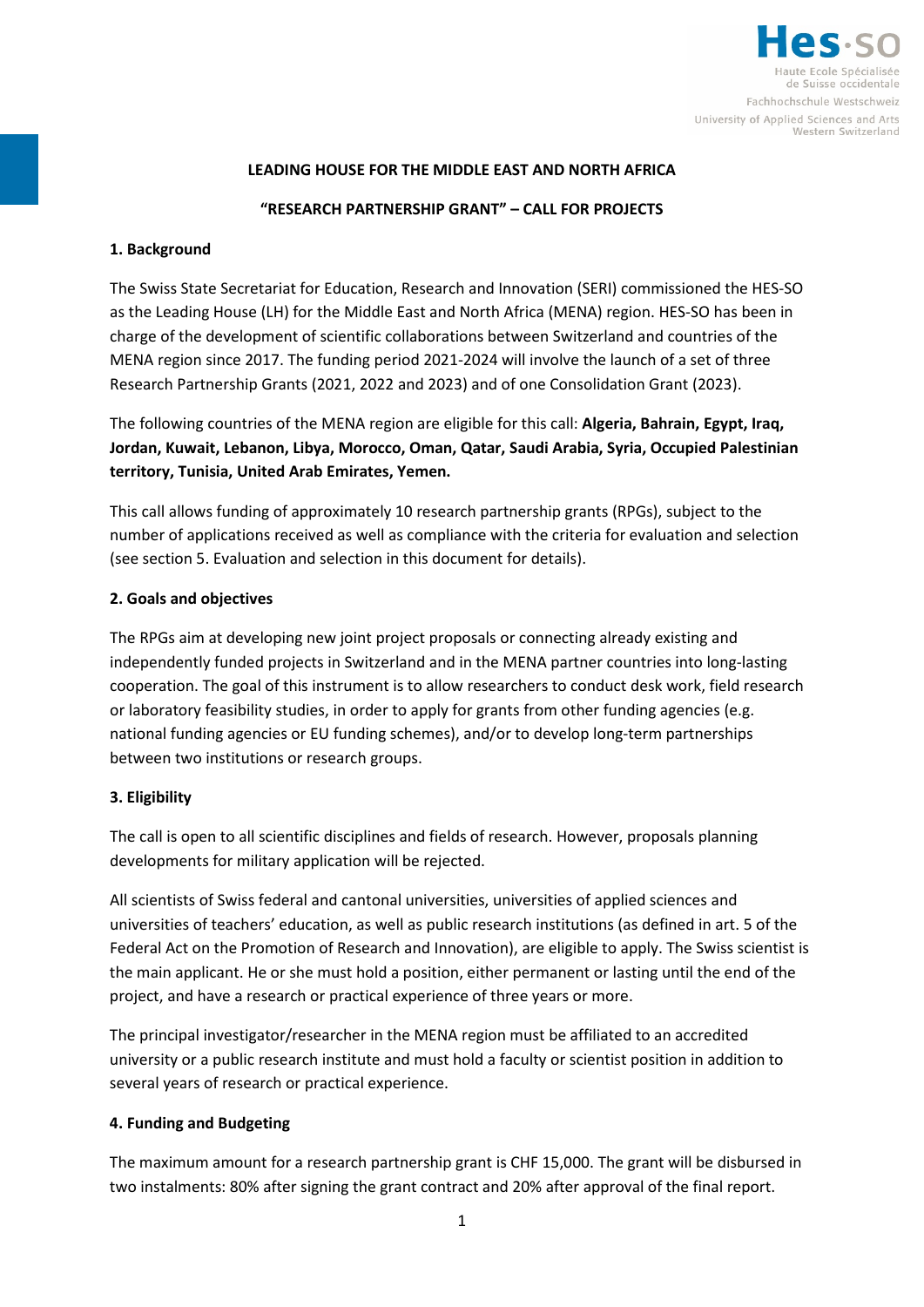

A detailed budget must be provided in the project proposal. Budgeted expenses must be justified and related to the proposed research activities. The total costs of the project should be made explicit, including the contribution of all partners and the remaining amount requested via the RPG. The mutual commitment of the partners in both countries will serve as an indicator for the strength of the partnership and the project's financial sustainability. It includes financial co-funding and inkind contributions by all partners, and possibly third-party contributions.

Researchers can apply for coverage of research costs as well as for the funding of scientific cooperation, networking and communication. More precisely, the Research Partnership Grants cover the following costs:

### Research costs

- Equipment: The costs of equipment are eligible for funding if the equipment is of key importance to the research work and is acquired specifically for the research project. Equipment and facilities that generally form part of the basic infrastructure, operation and standards of a scientific institution may not be funded. These include, in particular: standard IT equipment incl. hardware and software, laboratory facilities and equipment, any other facilities and equipment routinely made available for the relevant research field in a research institution or environment.
- Work-related institutional costs: the RPG can be used to cover for the time dedicated to the project by staff in the Swiss institution(s), not including the main applicant. This should not exceed 20% of the overall grant. The payment of work-related institutional costs to partners outside of Switzerland is not allowed<sup>[1](#page-1-0)</sup>.

### Scientific cooperation

- Travel: Only travel costs directly linked to the research project may be charged to the grant. Economy class flights may be charged to the grant. A living allowance can be paid as lump sum to cover room and board costs. The rates applicable at mid-price hotels and restaurants constitute the maximum reference price. Please note that this instrument is not designed to support the mobility of researchers in itself; thus applications consisting only of research stays will be considered as ineligible.
- Subcontracting: Costs generated by third parties mandated by the research project (outsourcing through subcontracting) may be charged to the grant in exceptional cases if the involvement of third parties is justified and necessary and if the costs of services provided within the scope of subcontracting corresponds to no more than 10% of the grant.

### Networking and communication

• Open Access publications: Costs for Open Access publications are eligible.

<span id="page-1-0"></span><sup>&</sup>lt;sup>1</sup> Please note that the funds available for the time dedicated to the project cannot be used to create new positions.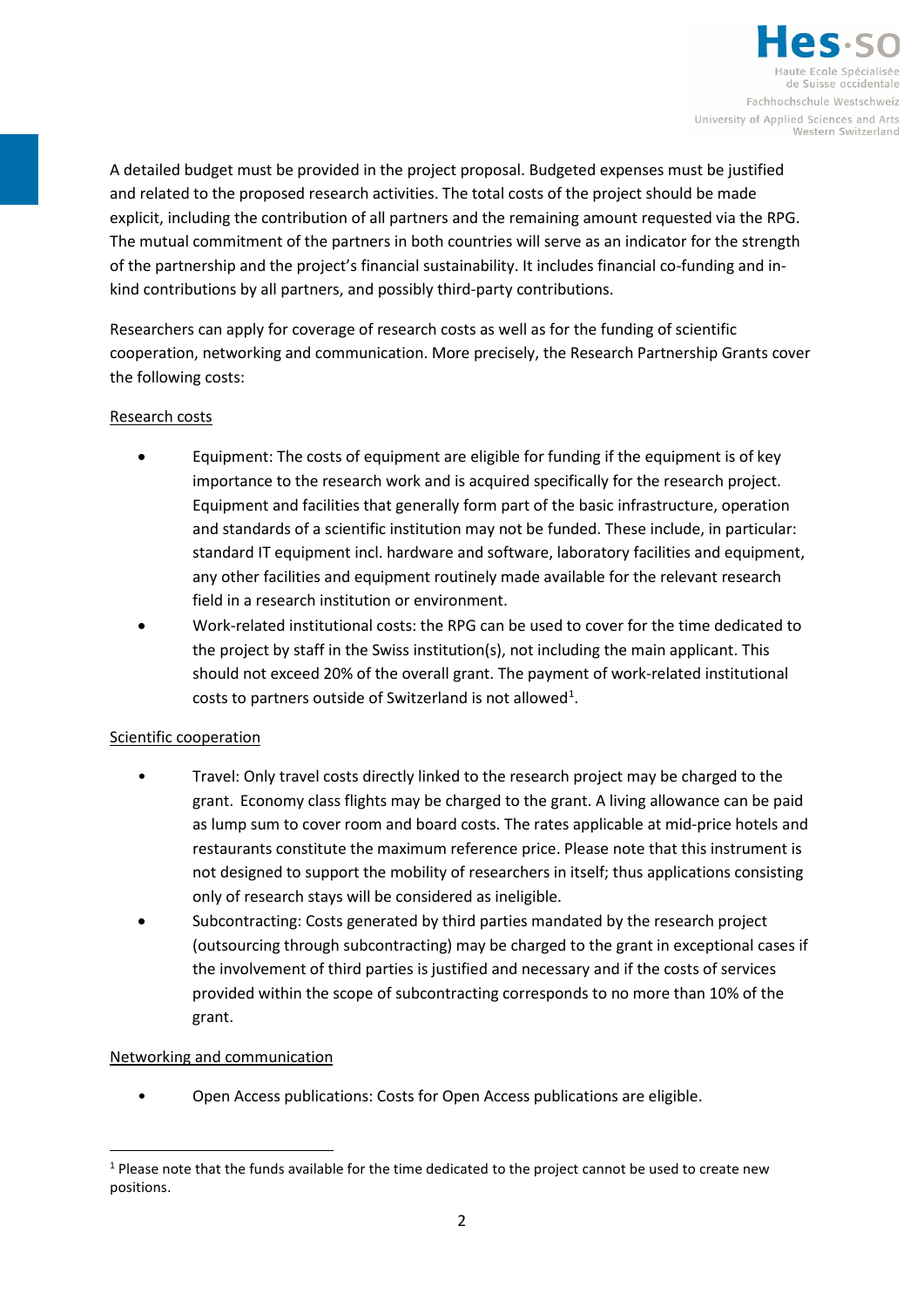

• Conferences and workshops: Organisation and travel costs for conducting conferences and workshops related to the project activities are eligible.

Please note that overhead costs are not admissible.

# **5. Evaluation and selection**

The eligibility of the project proposals will be checked internally by the Leading House. Eligible projects will be evaluated externally by reviewers from the Swiss Leading House network. Each project will be evaluated by two reviewers from two different institutions. The final decision will be taken by a selection committee composed of the Leading House management team and members of the rectorate of the HES-SO.

The evaluation is based on the following criteria:

- Accuracy of the research plan and application
- Feasibility of the project
- Relevance of the expected outputs (e.g., publications, workshops)
- Budget adequacy
- Contributions by all involved partners, including funding and in-kind contributions
- Expertise and complementarities of the partner laboratories/institutes and the applicants
- Potential for long-term collaboration and follow-up activities

# **6. Reporting**

The Swiss main applicant is responsible for managing the funds and reporting. He or she must submit a final scientific and financial report one month after the termination of the innovation project. The latest deadline for reporting is end of March 2024.

# **7. Application**

Applications shall be submitted on the platform accessible on the LHMENA website.